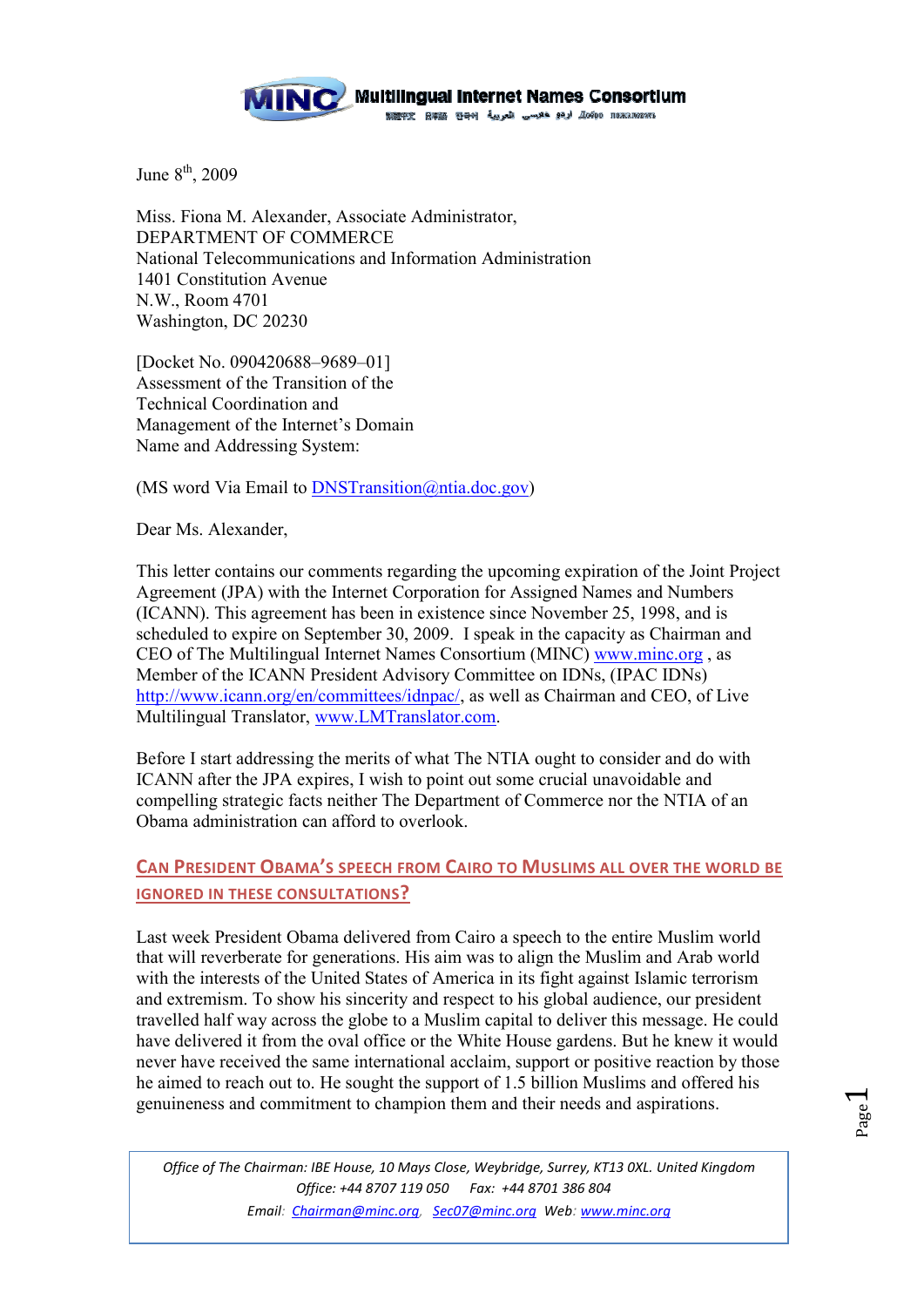

At the heart of President Obama's speech were terms like Mutual Respect, Peace, Decency, Humanity, Tolerance, and Democracy. However, and in a true departure from the usual rhetoric of previous US administrations he acknowledged previous US Government's mistakes. He specifically spoke of the role the US played in the overthrow of a democratically elected Iranian government during the cold war, and proudly defended his decision to close Guantanamo because it is the right and moral thing to do.

What our President Obama displayed was the philosophical and moral leadership befitting of a modern world leader. He laid out a new vision for US Obama Administration that is committed to show it is truly in touch with the rest of the world. He reached out to forge new alliances for a better, safer more, prosperous future for Americans, his primary responsibility, but also a better tomorrow with dignity, opportunity and freedom for all citizens of the world - for mankind.

## Central to his message was his emphasis that this cannot be achieved unless *"we all worked together based on mutual respect and mutual interests".*

I can confirm that people in the Muslim and Arab world stopped and listened with great attention and were very impressed with our President's speech.

Now the real questions are: Has ICANN been listening? Has Congress been listening? Have the leaders in the Obama administration been listening? And last but not least, Has the Department of Commerce and the NTIA been listening?

Finally on this point, our President quoted the Holly Quran when he told Muslims and Arabs he will speak the truth and that he will speak it from the heart. He was hoping his message to be well received. I, as a Muslim, and as an Arab American will also speak the truth and from the heart and hope for all our combined sakes it will be equally well received.

## **BACK TO THE NTIA'S TASK AT HAND.**

The NTIA's and the Department of Commerce of the Obama administration is contemplating its options of what to do with ICANN and the expiring JPA. In doing so the NTIA will need to satisfy the following fundamental conditions:

- 1- Ensure safety and security of the Net.
- 2- Ensure that the Internet serves all stakeholders, even those not yet on it from the IDN communities, as opposed to only serving those with the loudest voices or deepest pockets.
- 3- Fulfill President Obama's words, commitments and vision of **"***Mutual Respect and Mutual Interests"* and **"***All Working Together*" as well as **"***Democracy and Democratic Representation***",** which our President travelled half way across the world to deliver so that he can be believed and seen as genuine. Anything less will

 $\epsilon^2$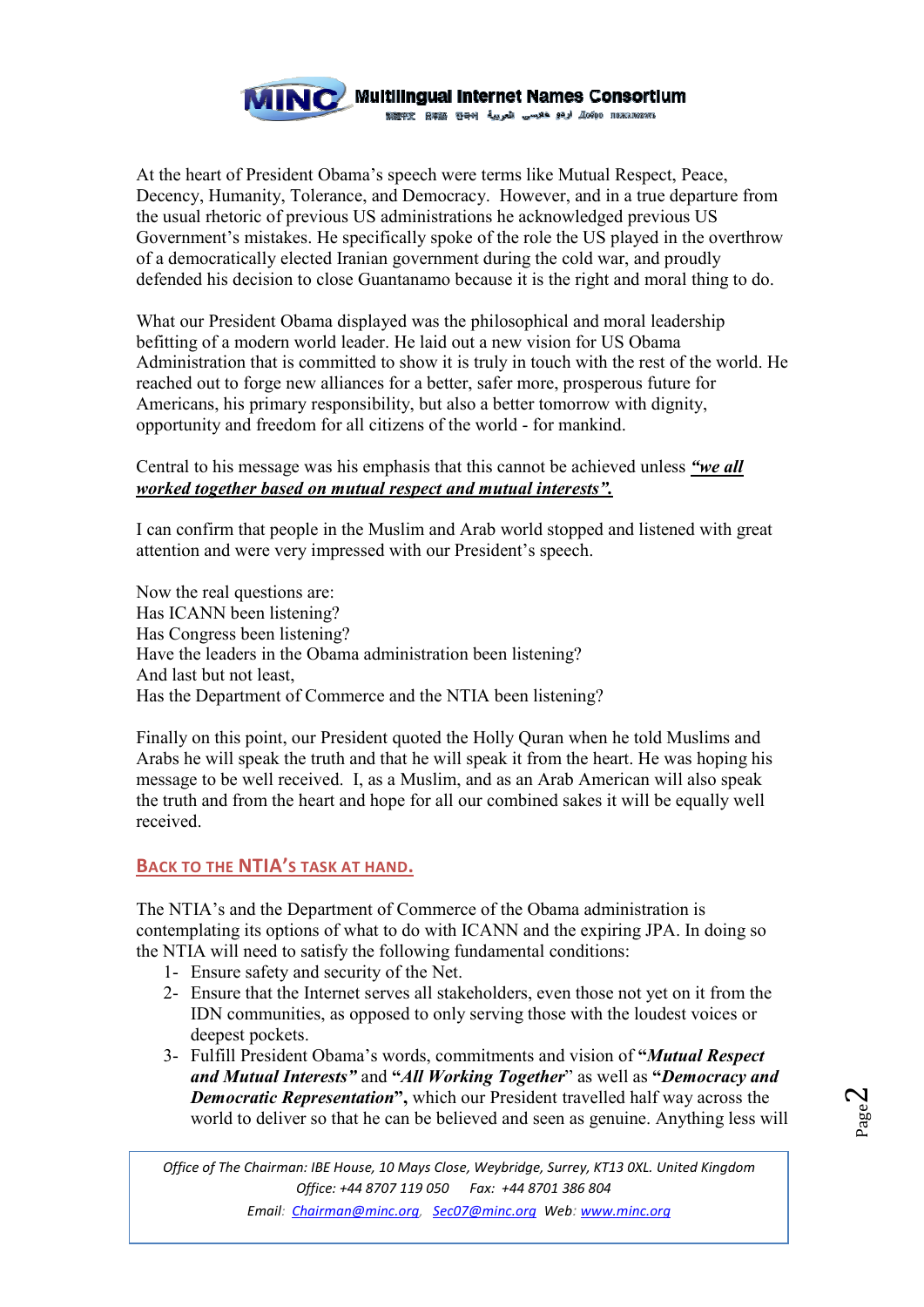

make him and his US government and administration appear fake and disingenuous to the detriment of US interests.

4- Prove that the NTIA and the Department of Commerce have moved away from the old rhetoric of the Bush administration and of the old tired excuses and positions of the past.

# **SO WHAT ARE THE NTIA'S CHOICES? AND WILL THE POSITION OF THE INTERNATIONAL COMMUNITY COUNT FOR MUCH?**

In recent years ICANN has been lobbying to be set free and be released of the US oversight once this agreement expires. For long before that, I have made repeated calls that a monopolistic control by the USG over the Internet did not serve US interests because it did not also share many of the responsibilities of managing and enforcing many of its vital functions, namely security and integrity. The security I spoke of was not only of the system but that of all stakeholders, service providers and end users as well. The explosion in child abuse and pornography on the Internet in recent years as Interpol would confirm is a symptom of this lack of shared oversight, in my expert and humble opinion.

Additionally, the ICANN model has never been democratic. Nor is it truly bottom up as ICANN always claims. However, being under a Bush Administration's control made much of ICANN's job more difficult with the international community due to the severe unpopularity of the Bush administration overseas. However, and in fairness, the failures of ICANN to address the needs of the international community in prioritizing and deploying IDNs was not a failure of the US government, it was purely an ICANN failure.

I took these positions during the World Summit on Information Society (WSIS) and continued to do so until the end of the Bush administration, but most crucially for as long as only these two options existed.

# Option 1 - US singular control and management of the Internet, Vs Option 2

- An international community control and management of the Internet with the US as a major player.

In past two years however, a third choice started emerging. This was to release ICANN on its own accord without any further oversight, neither by the US nor to anybody else. In his letter on Jan  $9<sup>th</sup>$ , 2008 to the NTIA (http://www.icann.org/correspondence/dengatethrush-to-sene-09jan08.pdf ) in the mid-term review, ICANN's Chairman Mr. Peter Dengate Thrush requested, and I quote: "*As this submission points out, the JPA was a*  necessary instrument in ICANN's formative years. But now, the JPA contributes to a *misperception that the DNS is managed and overseen on a daily basis by the U.S.* 

Page<br>3

*Office of The Chairman: IBE House, 10 Mays Close, Weybridge, Surrey, KT13 0XL. United Kingdom Office: +44 8707 119 050 Fax: +44 8701 386 804* 

*Email: Chairman@minc.org, Sec07@minc.org Web: www.minc.org*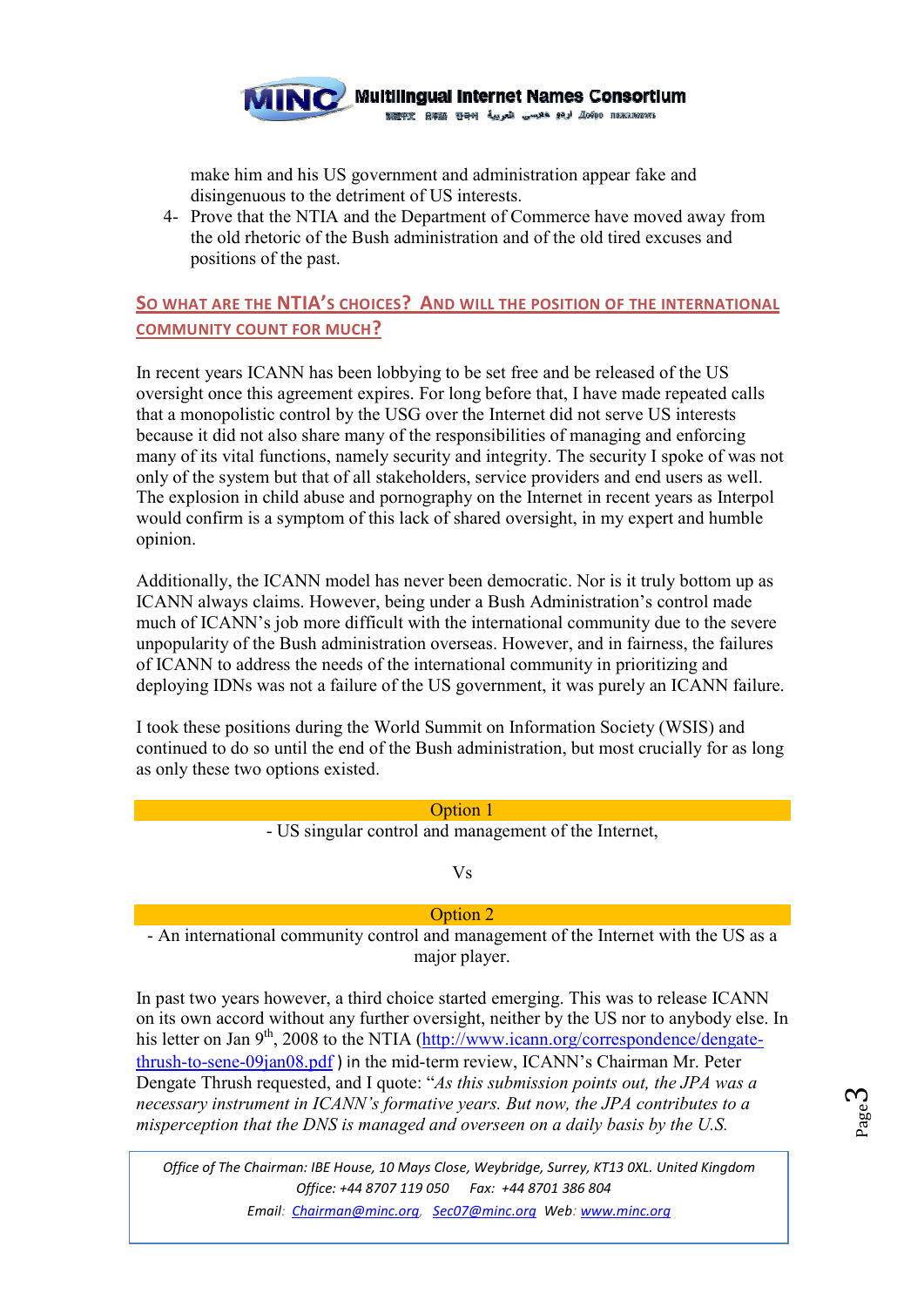

*government. Ending the JPA will provide long-term stability and security for a model that Works*"*.*

Our reply to ICANN Chairman's letter was on Sep  $15<sup>th</sup>$ , 2008, which can be read in English and Arabic at the MINC website at http://www.minc.org/news.aspx?id=393&lang=en and at the NTIA http://www.ntia.doc.gov/ntiahome/domainname/jpacomments2007/jpacomment\_089.pdf

 I said and I quote:" *If the above referenced letter had been dated, January 9, 2002, 2003 or 2004, my response to the letter would have been one of unequivocal support. I always believed that to be the case and my position on the US Government's oversight of ICANN is well known and is of public record in my other capacity over the years as Chairman*  and CEO of MINC, the Multilingual Internet Names Consortium.

*However, at this late stage in 2008, a release of ICANN from U.S. Government oversight has nothing to do with providing long-term stability and security in the eyes of the international community that would singularly fix these misperceptions. Furthermore, if the intent of the chairman's letter is to make ICANN palatable and more accepted in the eyes of the international community it would be imperative for ICANN to address the real issues that are at the heart of these perceptions and misperceptions. And ICANN would be expected to make its case directly to the International community.* 

*The delays and lack of ICANN's prioritizing of Internationalized Domain Names "IDNs" to empower local non English speaking communities as a top priority have seriously damaged potential good faith, trust, and belief in ICANN's competence in the eyes of the very people ICANN is seeking to appeal to today. ICANN had not responded to the needs or aspirations of the international community for many years*." End of quote.

## **VP AL GORE AND DR VINT CERF TESTIMONIES.**

Today ICANN and its supporters claim that ICANN is now ready to move forward on its own accord and that ICANN's model of management of the internet works and works well. Already many highly respected and high powered names with voices that echo domestically and internationally have added their support to ICANN's call to be set free. One would think that testimonies by Vice President Al Gore and Google's Internet Evangelist and Former ICANN Chairman Vint Cerf, "the father of the Internet" would be almost so "godly" they would be un-challengeable.

I have had the opportunity to work directly with Vint for many years before and during my role as Chairman and CEO of MINC and while he was ICANN's chairman. And I have enjoyed working with him and have great respect for him. But I would have to respectfully disagree with him as I have disagreed with him on this issue on many occasions in past during ICANN meetings and during many United Nations events and consultations on Internet Governance in the last few years. I will respectfully disagree with VP Gore as well.

*Office of The Chairman: IBE House, 10 Mays Close, Weybridge, Surrey, KT13 0XL. United Kingdom Office: +44 8707 119 050 Fax: +44 8701 386 804 Email: Chairman@minc.org, Sec07@minc.org Web: www.minc.org*

 $P_{\rm age}$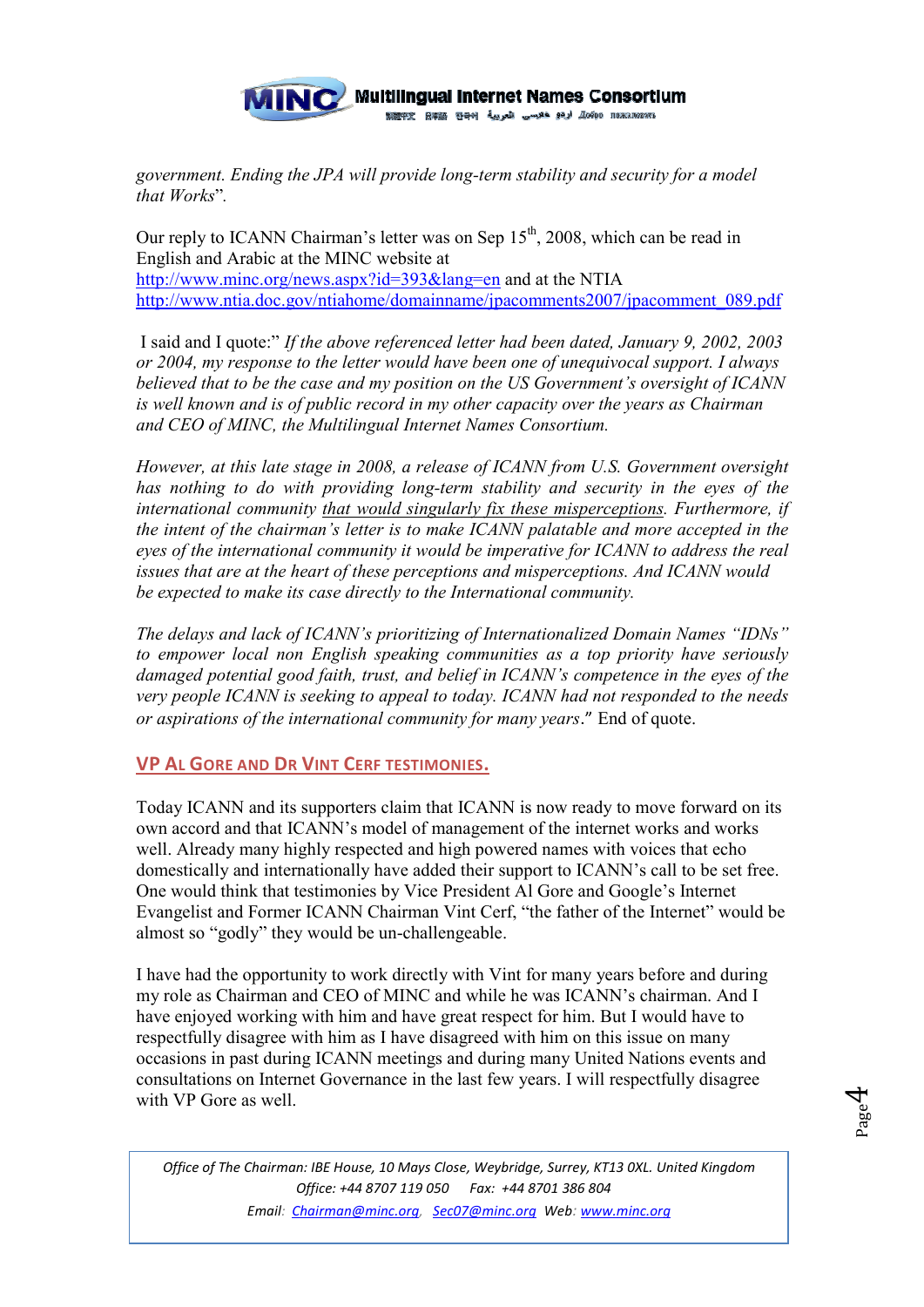

When Dr Cerf and VP Gore say the ICANN model works and works well, to whom are they referring that it works well for? They cannot be referring to the International Community? Or are they referring to the IDN and the non-Latin script based language communities and regions of the world that represent more than 4 billion people, some of whom are not yet properly served by this ICANN model, if at all. Many of them have actually been further disenfranchised after being left out of this Internet phenomenon by this same ICANN model. ICANN's foot-dragging on IDNs may have contributed to the widening of the digital divide, I and many others would argue.

In fact the International Community's real pain has been not having IDNs. I called for the testing of IDNs in the root as far back as 2003. We at MINC wanted to validate if adding IDNs to the root can be done in a safe way and if it was discovered that it was not safe, we were ready to work with ICANN on how to involve local community technical and policy making effort to make it safe. We were called Internet breakers and anti ICANN for this visionary call.

In 2007 when ICANN tested IDNs in the root and it was concluded that it can be done safely without any compromise to the safety and integrity of the system, everyone hailed ICANN's vision and achievement. In fact there was no genuine reason to delay this test for 4 years. What it proved is that while IDNs were the real aspiration for the international community, to ICANN they were merely a "To Do Task".

So when VP Gore and Vint Cerf refer to ICANN as *"a model that works", "a model that works well*", are they then referring to the English or ASCII Internet that is currently in deployment where this ICANN model supposedly works and works well? In Fact, many in the West would disagree with them on how well this model works. The ICANN Intellectual Property Community (IPC) and the Business Community (BC), which are both traditional ICANN supporters, were crying foul when ICANN came out with its guidelines on New Gtlds.

In fact, both of VP Al Gore and Dr Cerf's opinions do not reflect accurately either on the ICANN model. Clearly If the ICANN model could not serve and please its traditional supporters in the English Internet, and it has failed miserably to serve the needs and aspirations of those who needed to have this Internet turned Multilingual by deploying IDNs for the international community, then without a shadow of a doubt it cannot be accepted as model that works by any stretch of the imagination. In fact the NTIA would be ill advised to even contemplate setting ICANN free on its own accord without any oversight what so ever.

## **FAILURES TO OBSERVE. FAILURES TO ACT.**

Such intentional failures to acknowledge these facts are insulting to billions around the world. It also goes against the great effort and lengths our President went in order to appear genuine in front of 1.5 billion Muslims and Arabs around the world. The international community and the non-English speaking world have been awaiting ICANN to enable International Domain Names (IDNs) since 2002. They continued waiting again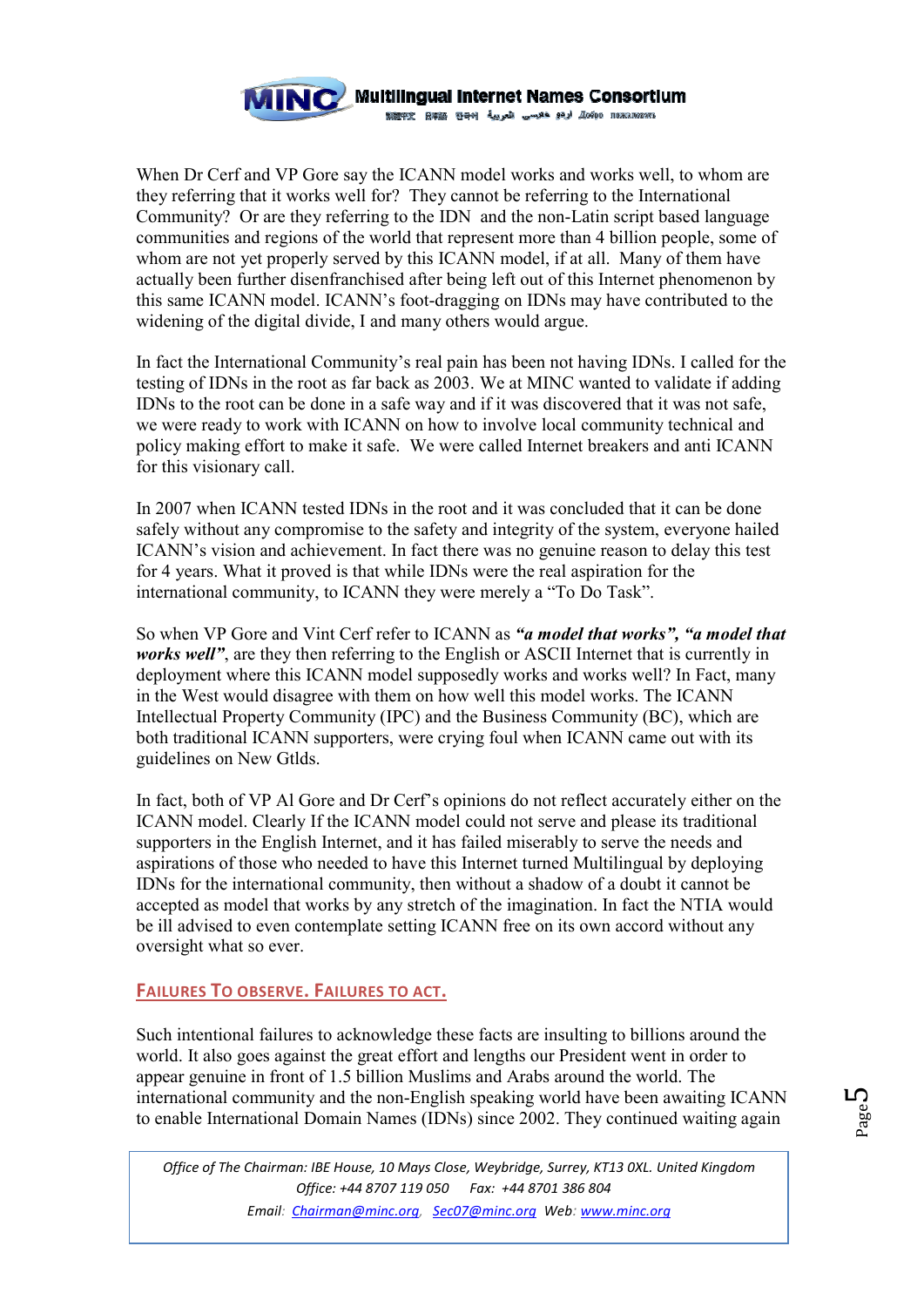

after the end of the WSIS in 2005. Today, in 2009 they are still waiting and are still without IDNs to bring them in by the billions out of the darkness and into this powerful tool of empowerment called the Internet.

Additionally, the current model for the proposed IDN gtlds is littered with grave pitfalls elephants could fall thru them. Pitfalls ICANN has been warned about for years but which it continues ignore. If this ICANN model of New Gtlds proceeds in its present course at making Marina Del Rey, California, USA (ICANN HQ) the defacto Internet Mecca for the world, and at ramming down the worlds' throats a one size fits all guidelines that includes IDN Gtlds, I can predict that the Internet will pass thru many US and international court rooms en route to unfixable catastrophes that will incubate exponential increases in Cyber Crime, Cyber wars, Cyber terrorism, and Cyber child abuse and pornography at monumental proportions.

Today the USG has committed \$125 billion dollars to fighting these cyber threats. If the right ICANN model existed and new corresponding treaties that respect other sovereign nations were forged ahead, this could be achieved with greater chances of success and at a small fraction of that amount. It also will protect not only US interests but shared International interests as well. Wasn't this part of our President's desire and vision in his Cairo speech last week?

#### **ONE LAST THOUGHT ON THIS MODEL THAT SUPPOSEDLY WORKS.**

ICANN boasts that it has been working on IDNs for more than a decade. Yet as late as June 2007 ICANN had been proceeding on IDNs without having a board resolution that clearly defined its vision and mandate as to whom are these IDNs meant to serve first and foremost.

I recall being so outraged to see the same IDN questions and topics being discussed and re-discussed over and over again at GNSO and CCNSO meetings that prompted me to step up to the microphone and issue a challenge to ICANN Chairman Vint Cerf and its board to clarify what their vision is on IDNs . I also challenged them to adopt IDN resolutions that reflect their vision so that the world can learn what they stand for at long last.

I did this action during the Public Forum portion of ICANN's June 2007 meeting in San Juan, Puerto Rico to clarify its position on IDNs. I demanded that the ICANN board clarify its position on this fundamental consideration for the expansion of Internet use among the entire world's people. I offered the board my vision and my version of what I believed it to be, namely a tool of empowerment to the IDN community of the world first and foremost and not a product to be sold to maximize its profitability. However. I left it to them to use or ignore my vision on IDNs in their deliberations.

My public intervention resulted in ICANN's Board's adoption of two IDN resolutions the following day, in a speed of action unprecedented at ICANN. Steve Goldstein, the ICANN board members who recited the Board resolution prior to its vote and adoption,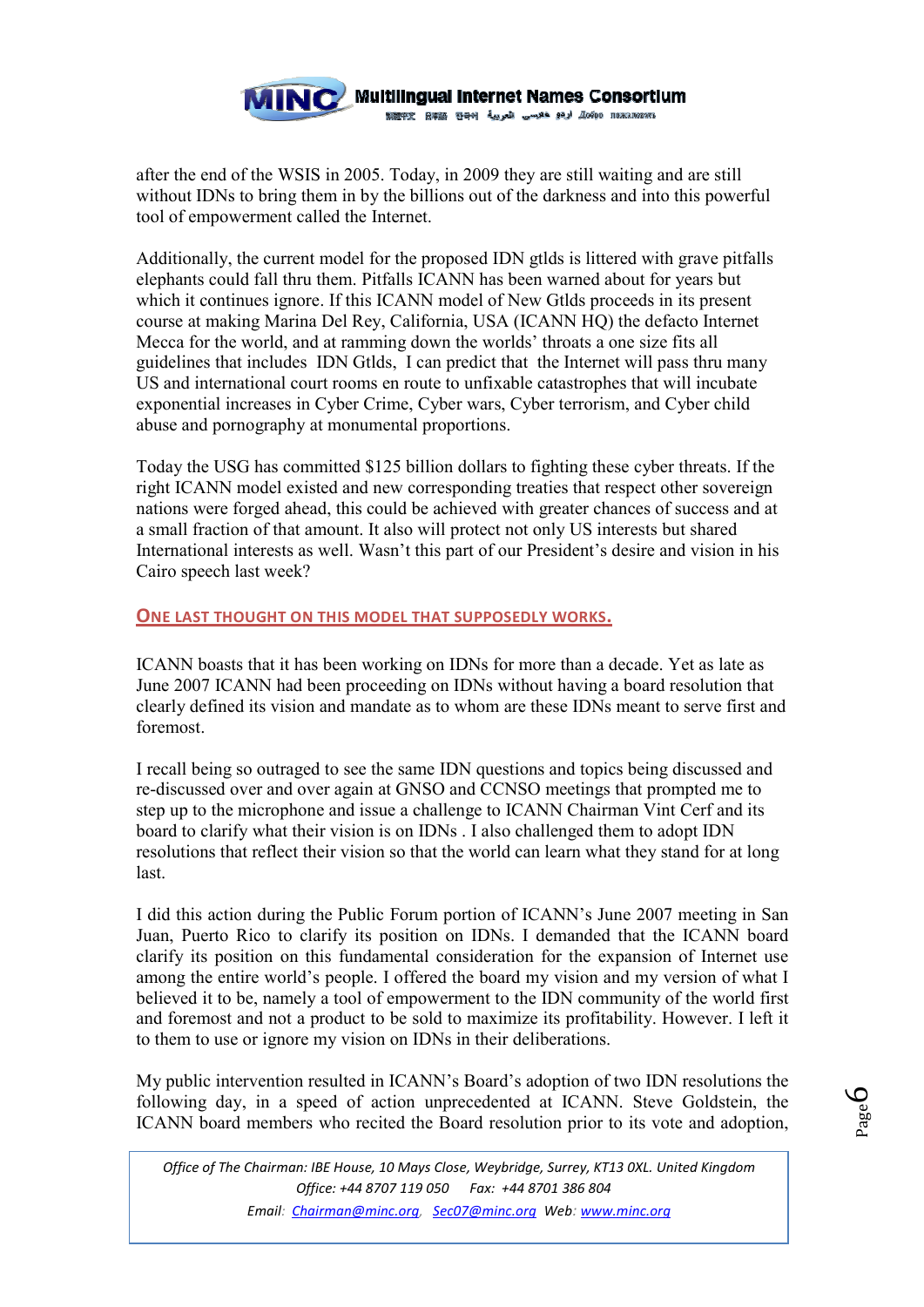

stated: *"I would like also to point out that this set of resolutions and the recitations, just as the previous one, does our best to incorporate the wishes expressed yesterday by Khaled Fattal".* http://sanjuan2007.icann.org/files/sanjuan/SanJuan-ICANNBoardMtg-29June07.txt.

The point behind reciting this event is that if IDNs were truly at the core of ICANN's structure and heart, would the ICANN Chairman Vint Cerf and the Board have neglected it the way they did and needed to be challenged or prompted in 2007 to adopt appropriate IDN Board resolutions on what IDNs ought to stand for?

## **WHERE IS THE GOVERNANCE (OR THE BEEF)?**

Furthermore, the ICANN model is not a model of a Governance of the Internet by any stretch of the imagination. So if ICANN is released on its own accord, where will the Governance of the Internet be? Where will democracy in governing it come from? Where is the real representation of all stakeholders? Isn't this the democracy that our President talked about to Muslims or does insisting on democracy only apply to sovereign nations? Why can't we aspire for an Internet where its governance, accountability, and transparency are representative of and democratic for all its stake holders, from all corners of the world and not the ICANN model where board members are handpicked by another few called ICANN nominating committee members, who in turn are also handpicked by the proxies of another handpicked few?

This ICANN model remains with serious shortcoming in transparencies, accountabilities, representations etc as well as in the manner it selects its board of directors. Its Nominating Committee is heavily biased to promote and pick (handpick) only Board members who would tow safe general directions while satisfying token geographical representations.

The time has come for token community representation on the ICANN board and its nominating committee to end if this model is to be respected and taken seriously in the future. (No disrespect to any individual ICANN board member)

Proper and effective good internet Governance is what the Internet needs now. And that requires proper representation of all stakeholders not the hand picking of those favored by ICANN power brokers. ICANN claims it has made some effort on improving transparency and institutional confidence. This must be the operational tweaking that I still cannot see and that has done little to the end result.

# **ICANN'S FAILURE TO LISTEN.**

ICANN failure to listen, learn and adapt are legendary. There are so many examples, but below are some of the points I raised in my same letter to the NTIA on Feb 15 2008. The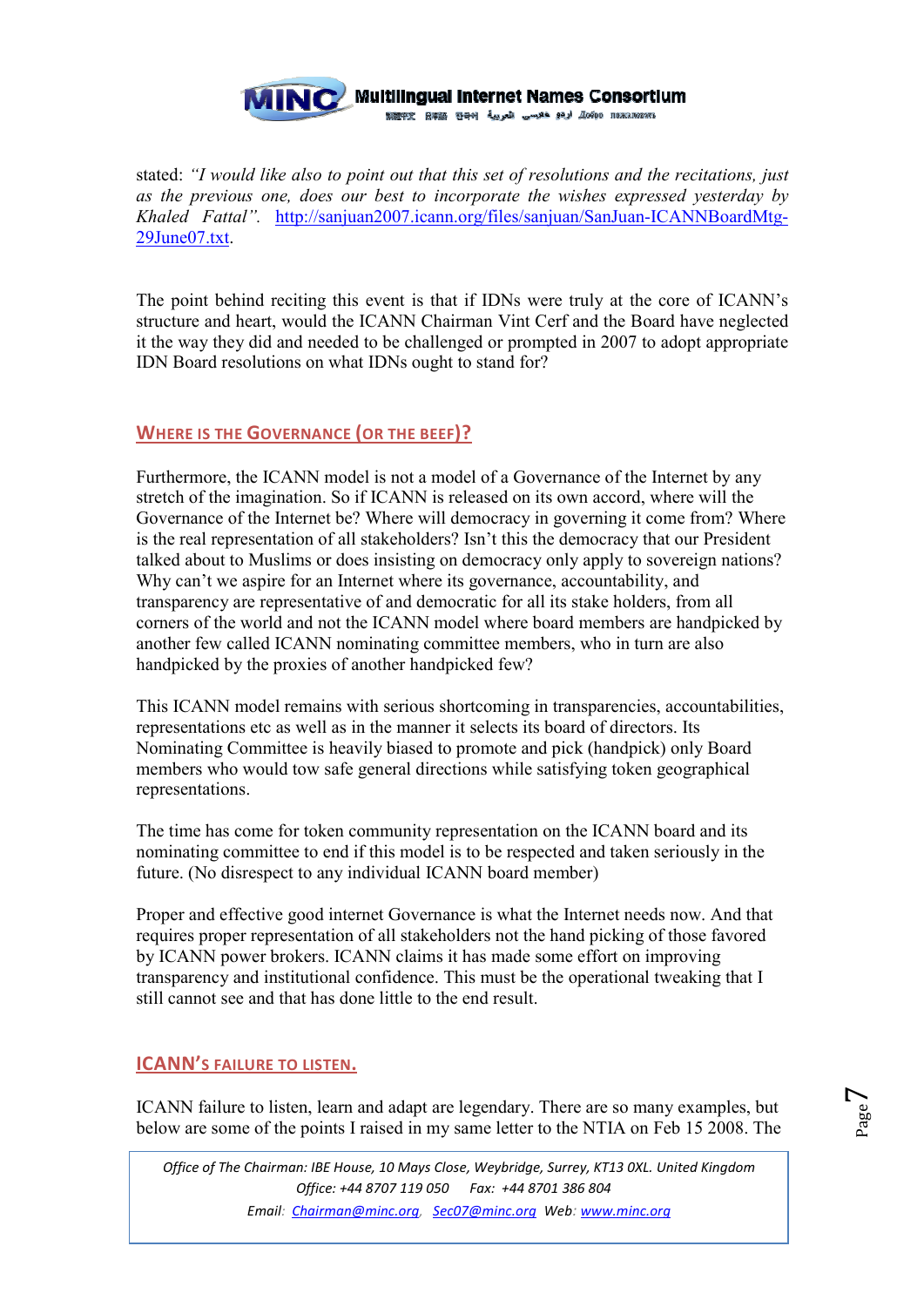

NTIA should ask itself if ICANN has moved forward enough to overcome these concerns in the last year and a half. I believe they hardly scratched the service. Below are some of the key points I made that ICANN had failed to address in the last year and a half and I quote:

*1. ICANN needs to become significantly more transparent in all its Processes to instill renewed trust, confidence and good faith in the International community; this will eventually serve all without Exception. And it will help dispel many perceptions and misperceptions that exist in this space.* 

*2. Clearer policies over conflicts of interest must be created regarding participants and volunteers who contribute to ICANN processes and policy formations to dispel the perception of favoritism towards the ICANN's traditional players, supporters and benefactors. This will help dispel many perceptions and misperceptions that exist in this space.* 

*3. The ICANN Nominating Committee which is given the huge responsibility of selecting and appointing ICANN Board members should be revamped or replaced by a system that is significantly more transparent, more equitable, less subjective and more representative of all the communities ICANN aspires to serve. Functions and process such as how members are added, appointed or elected to the Nominating Committee should be of the highest transparency. This will help dispel many perceptions and misperceptions that also exist in this space.* 

*4. The number of ICANN board members should be expanded allowing for representations from other communities or jurisdictions and include new members from beyond the scope of the standard ICANN supporting organizations. This will help dispel many other perceptions and misperceptions that exist in this space.* 

*5. The ICANN Board needs to prioritize the issues important to the International Community as diligently as they have to those pertaining to the ASCII (English) Internet. This will help dispel many perceptions.* 

*6. ICANN needs to come to terms with and address that it will fail to deliver IDNs in a manner that would satisfy the people of the international community unless it recognizes that languages and cultures are fundamental to IDNs as fundamental as code is to technologist for future IDN deployments. It must not, like it has in the past, avoid these debates and discussion just because they are controversial. This will help dispel current perceptions and future misperceptions that will come up in this space.* 

*Continued…..*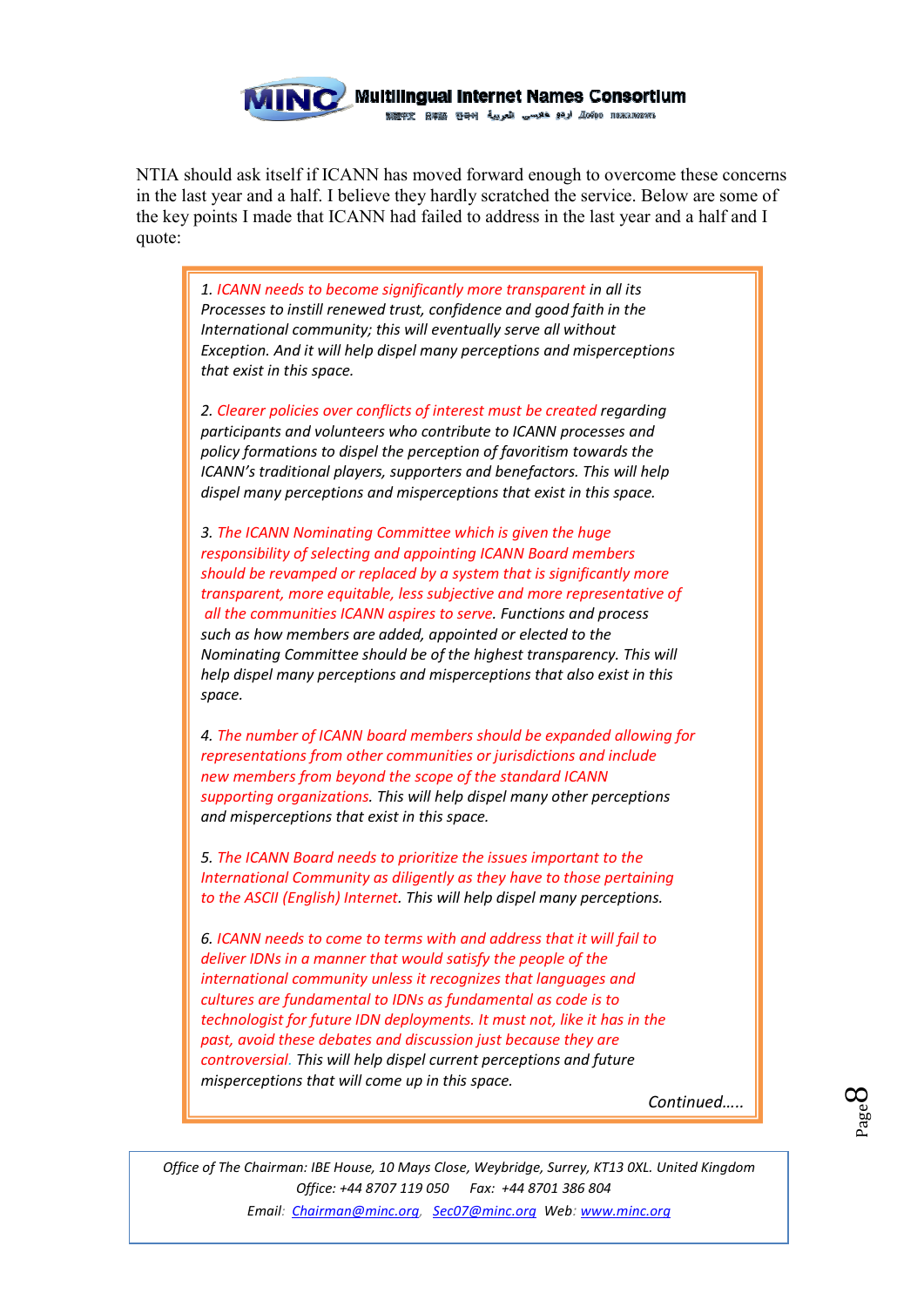

/ Multilingual Internet Names Consortium

gen пожаловать و بالو هادسي المربية (مجاز добро пожаловать

*7. ICANN needs to come to terms with and address that there can be no single universal policy solution like a one size fits all for IDNs for the whole world that can be controlled. And that the only remaining solution is to empower local communities to be part of the decision making process of authorizing and deploying IDNs, thru a new decentralized system and mechanism. This will help dispel current perceptions and future misperceptions that will come up in this space.* 

*8. ICANN needs to also realize and look for alternatives to the processes of authorizing future IDN gTLDs. The "applicant-respondent" style of management that is used in ASCII would not work on cultures and communities. It would be seen in the eyes of the international community as autocratic and Top-down. This will help dispel current perceptions and future misperceptions that will come up in this space. And finally,* 

*9. ICANN needs to start listening and not just hearing.* 

Clearly, I did not think back in February of 2008 that the ICANN model worked, or that it worked well at all. And ICANN has not done enough, or much at all, to convince me that this has changed today.

Satisfying the need for security and stability of the Internet is paramount. But it cannot be the excuse used when no progress takes place.

The NTIA's final decision will have to show it has factored in the strategic direction of this Obama Administration in showing respect to the global community, its audience, and its internet users, the way our President did in Cairo when he talked about democracy and proper legitimate representation.

The NTIA will not be able to justify and can ill afford to contradict the direction and position to its president. Nor can it afford to extend the JPA "as is". The freedom and the democracies President Obama lectured the world on would appear hollow and disingenuous if the NTIA was to do that.

# **MY CONCLUSIONS AND RECOMMENDATIONS.**

For a long time I did not believe that a singular, monopolistic control and management of the Internet by the US Government is justifiable under the Bush administration. However, the Obama administration and its more humble respectful tone to the rest of the world has made it plausible for it to continue in an interim fashion. This is paramount bearing in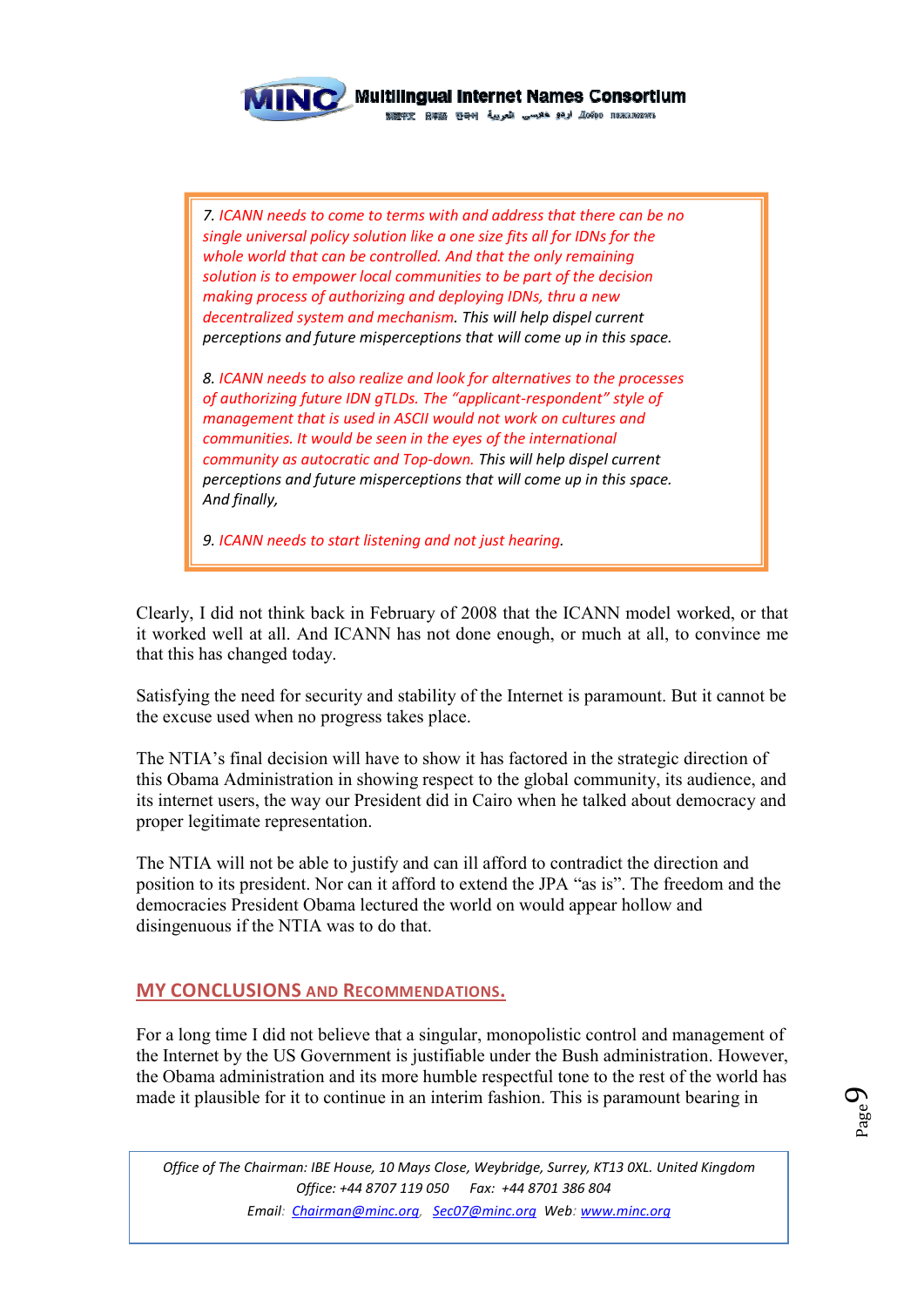

mind that I do not believe ICANN is ready under any condition to be released on its own accord.

Therefore and faced with the available choices at hand, I recommend the following:

- 1- ICANN NOT be released on its own accord.
- 2- The US Obama Administration to remain in control of the Internet.
- 3- For the US to do so for an interim period of one or two years maximum.
- 4- For the US to do so as the custodian of the Internet on behalf of all people the world.
- 5- For the US to do so in preparation for transitioning this management and control from a singular country control and management to an International Community Control, Management, and Governance.
- 6- For the US to transition this to a new, yet to be formed international body called **"The International Control, Management and Governance Council of the Net** –"**ICMGCN**" where the US plays a leading role, but where the international community also has a place and role too. (I will provide more details on this proposed format at a later and when consultations start on this transition).
- 7- To expire the JPA and replace it with the "iPA" (The International Project Agreement). The iPA's term will be for one or two year period maximum while transition preparations as listed in item 2 above are underway.
- 8- The "iPA" to contain new mandates on ICANN to perform as listed below.

# **THE PROPOSED NEW INTERNATIONAL PROJECT AGREEMENT (IPA) AND ITS USG MANDATES ON ICANN.**

The new International Project Agreement (iPA) would contain specific tasks and measures that will be mandated on ICANN to perform with immediate effect. It will contain measured milestones to be part of a real restructuring and reforming of the ICANN structure and function in order to render it a truly Global Public Service Provider of a Global Public Good . ICANN's role is not to be a business opportunity creator for selling new domain names that it is seen as today in the West and internationally.

One of the iPA's new mandates should be for ICANN to factor Internationalized Domain Names (IDNs) at the core of its function and structure and not at its periphery where it has always been. To do so ICANN must create a new supporting organization called the IDNSO (Internationalized Domain Name Supporting Organization)

# **ICANN"S NEW SUPPORTING ORGANIZATION CALLED THE "IDNSO" (INTERNATIONALIZED DOMAIN NAME SUPPORTING ORGANIZATION)**

 $1\,{\rm s_{\rm g}}$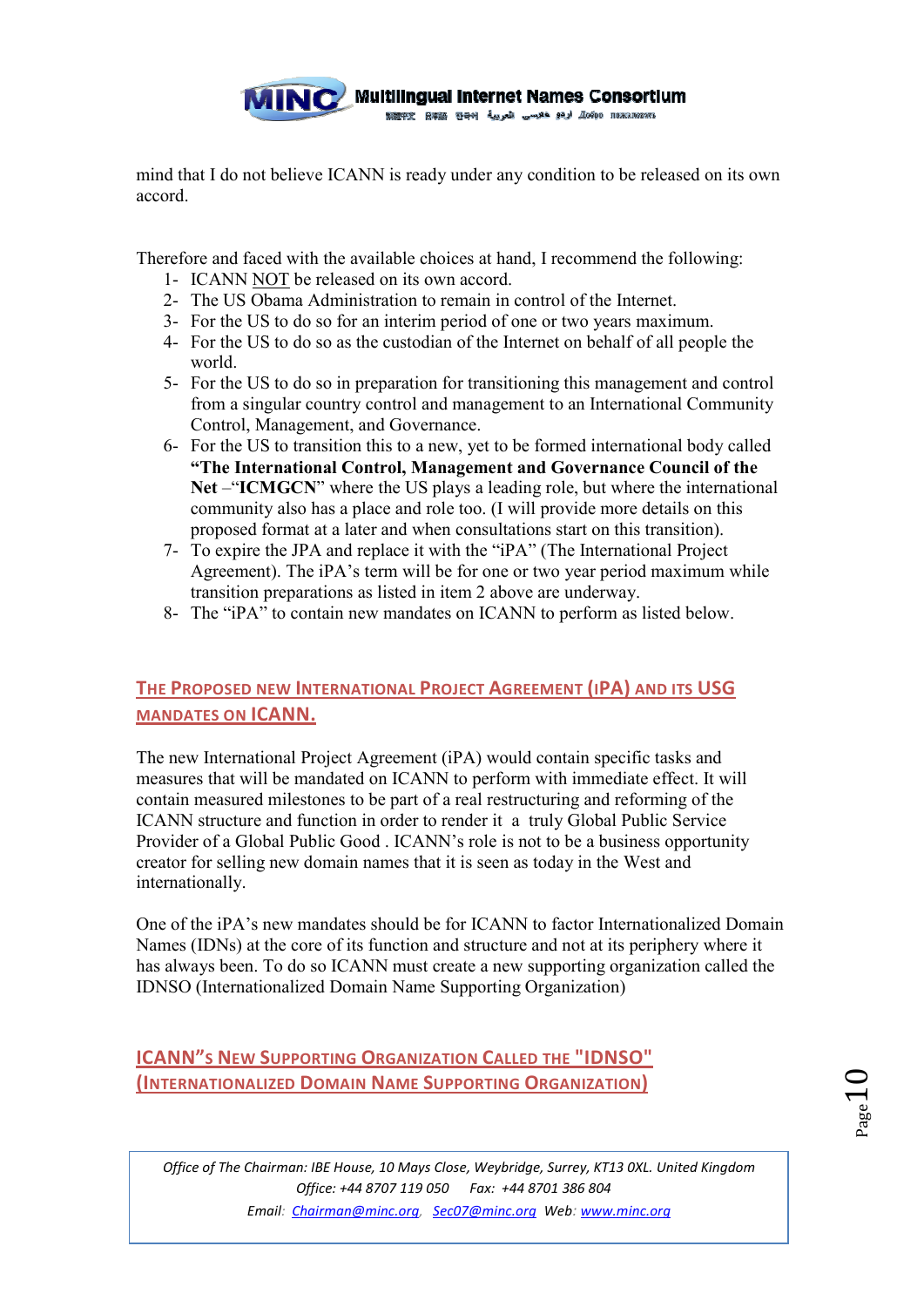

To do that, ICANN will be mandated to create a new supporting organization called the IDNSO (Internationalized Domain Name Supporting Organization) to be headed by someone of impeccable IDN credentials who carries great respect in the IDN field not only from within the ICANN Community as an IDN leader but also by the international community and the IDN regions of the world (*not me, I am not looking for a job. I have too many).* 

The IDNSO will sit side by side with the GNSO (Generic Name Supporting Organization) and the CCNSO (Country Code Name Supporting Organization). All three SOs will operate separately but cooperatively to recommend on what ought and ought not to be done on the mandates placed upon them.

Similarly to the GNSO whose mandates are primarily on Generic Naming, and the CCNSO on the Country Code, the IDNSO's mandate will be on **all** IDN related matters. All IDN policies in the Gs or the CC's would have to be congruent with the mandates and the recommendations of the IDNSO on what should and should not be done with IDNs. This will also cover current NEW GTLD and NEW IDN GTLD plans.

## **CONCLUSION**

First, I ask you all to accept my apologies for the length of this document. A lot needed to be said, validated, and supported for any serious recommendation to be put forth.

I believe I have validated my positions and those of my organizations as well as those of my international communities and constituencies why ICANN has not reached any maturity level for it to be freed on its own accord.

Also, that the JPA should be replaced with the iPA, (The International Project Agreement). That the Obama US administration should maintain control over the Internet once the JPA expires September  $30<sup>th</sup>$ , 2009, but only for an interim period, and only as a custodian of it on behalf of all people of the world, and only in preparation for the transitioning of this management and control of the Internet to a new world body in one year but no later than two years which I called **"The International Control, Management and Governance Council of the Net – "ICMGCN"** 

Also, for consultation to begin in earnest on how and what The International Control, Management and Governance Council of the Net –"ICMGCN roles and responsibilities will be including how to oversee ICANN in later years and from where it will derive its authority from and whom should be represented on it, how and how many.

And finally, under no circumstances should the JPA be extended "as is" without these